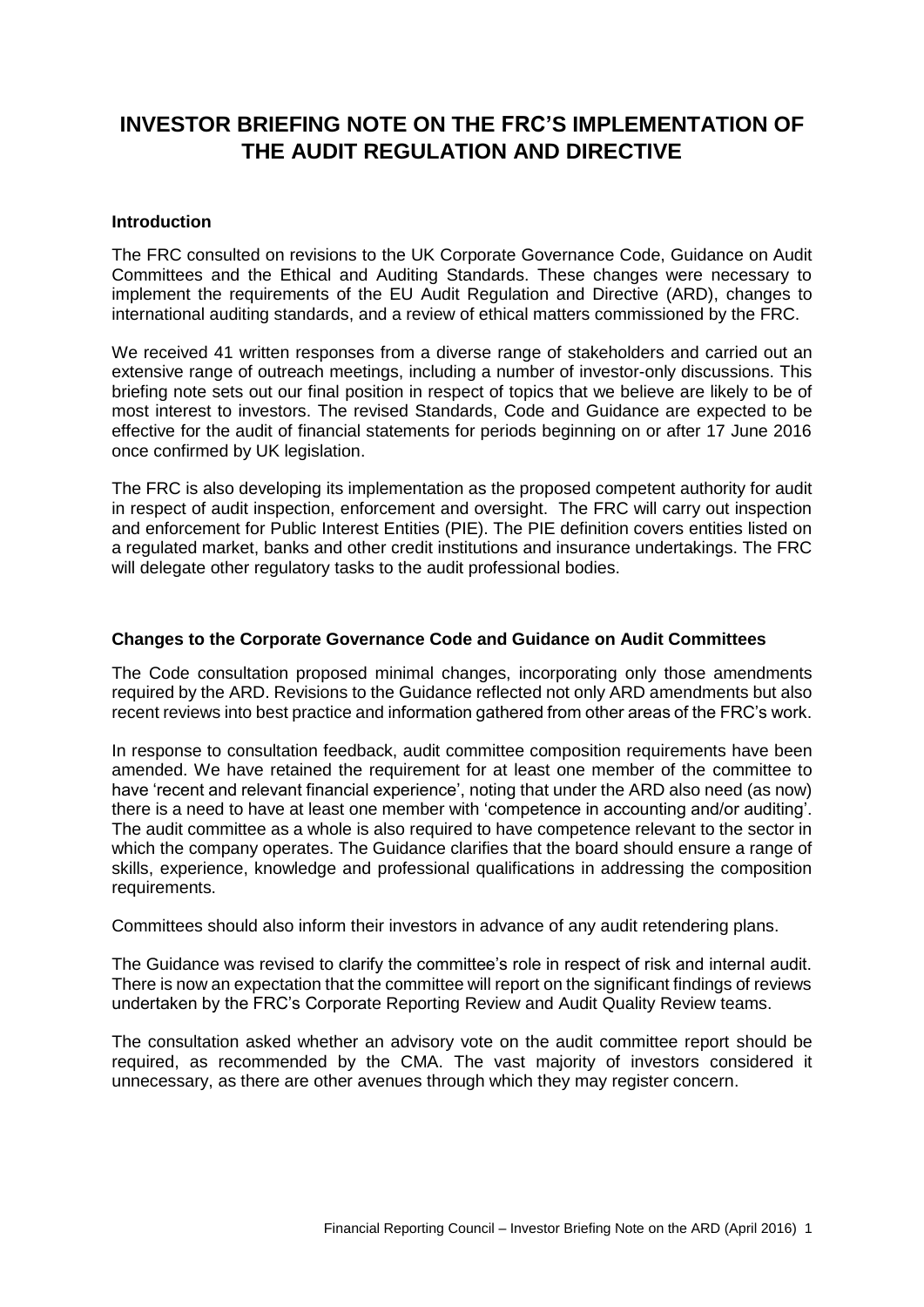## **Changes to Standards**

Changes at the European level have brought in new requirements for all statutory audits, and set additional requirements for the audit of

## Ethical Standards

Changes to the Ethical Standard have been focused on measures to enhance auditor independence, including underpinning in standards policy decisions to be reflected in UK legislation (such as retendering and rotation of the audit). In the case of a PIE, the standards prohibit the provision of certain types of non-audit services, and subject others to a fee cap of no more than 70 per cent of the audit fee calculated on a rolling three-year basis.

In some areas the UK standard retains existing UK ethical requirements, and goes beyond the ARD, in line with feedback from earlier FRC consultations. In particular for PIEs the standard requires that those auditors from a network firm auditing a component of a PIE should be held to the more stringent UK ethical requirements. In other circumstances the recognized international code will apply (as now)

Auditors now need to consider their independence from the perspective of an objective, reasonable and informed third party. If such a party would conclude that an action would compromise the auditor's independence, the auditor will need to ensure that action is not taken or they would no longer be able to undertake the audit engagement.

The revised standard makes clearer the risks to independence posed by situations where the auditor acts as an advocate, and emphasises the prohibition which applies in all but immaterial situations.

The FRC has reflected investor feedback on the significance of large AIM companies which are not included in the PIE definition. Accordingly the more stringent requirements that apply to PIEs have been applied to AIM companies which are above the MiFID SME threshold of Euro 200m.

The standard prohibits contingent fees for tax services provided to larger listed entities with a market capitalisation of more than €200 million, to address the risk that contingent fees can grow to a level that they pose a threat to auditor independence.

#### Auditing Standards

-

Auditing Standards have been revised to accommodate the requirements of the ARD, and also changes at the international level made by the International Auditing and Assurance Standards Board (IAASB). These changes derive from three projects completed by the IAASB covering: auditor reporting; other information and the audit of disclosures in financial statements, and include:

- Revisions to reporting standards have incorporated existing UK Extended Auditor's Reporting requirements;
- A requirement for auditors to provide within their audit report a separate opinion, covering the statutory other information<sup>1</sup> published alongside the financial statements stating whether that information is: consistent with the financial statements; prepared in accordance with legal requirements; and that it does not contain material inconsistencies;

<sup>1</sup> The strategic report, the director's report and the separate corporate governance statement